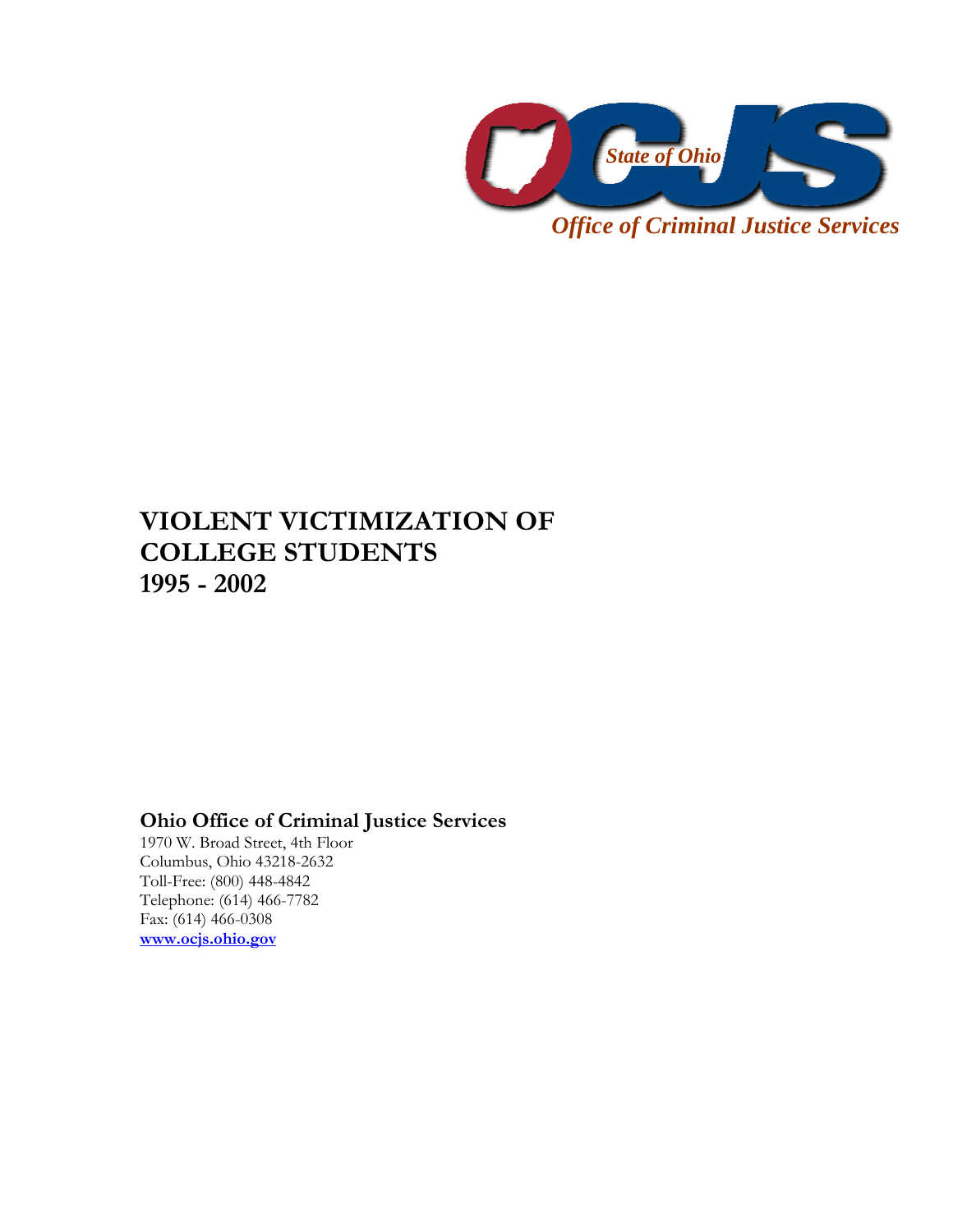## VIOLENT VICTIMIZATION OF COLLEGE STUDENTS 1995—2005

In January 2005, the Bureau of Justice Statistics released a special report from the National Crime Victimization Survey titled "Violent Victimization of College Students, 1995-2002." College students were defined as those persons ages 18 to 24 who reported being enrolled full- or part-time in a college or university. Nonstudents in the same age category were those who did not attend a college or university but may have attended another type of school. The following statistics and the data table were taken from the report.

- From 1995—2002, violence against college students decreased 54 percent, while violence against nonstudents of similar ages fell 45 percent.
- Average annual rates of violent victimization for college students were lower than for nonstudents for robbery, aggravated assault, and simple assault. Rates for rape/sexual assault for the two groups did not differ significantly.
- Simple assault accounted for 63 percent of violent victimizations against college students. Rape/sexual assault accounted for about 6 percent of violent victimizations against college students.
- The average annual overall violent crime rate was nearly twice the rate for male students as for female students. Among nonstudents, overall violence rates against males were higher than that of females, but the difference between male and female nonstudents was much smaller.
- For both whites and blacks, nonstudents had higher rates of violent victimizations than college students. For Hispanics, the violent victimization rates of students and nonstudents were nearly identical.
- Except for rape/sexual assault, college students were most often violently victimized by people they did not know. Victims of rape/sexual assault were about 4 times more likely to be victimized by someone they knew than by a stranger.
- About 4 in 10 violent crimes against college students were committed by offender(s) who were perceived by victims to be using drugs/alcohol. A similar proportion was unsure if the offender(s) were using drugs/alcohol.
- Slightly more than 5 percent of student victims of violent crime thought the offender to be part of a gang. Of the rest, 55 percent did not perceive the offender to be involved in a gang, and 39 percent were unsure.
- College students were more likely to be violently victimized off campus than on campus. Off campus, violent crimes were more likely to occur in the evening or at night than during the day (72 percent vs. 25 percent). On campus, 56 percent occurred during the day.
- About two-thirds of violently victimized college students said that the offender did not have a weapon.